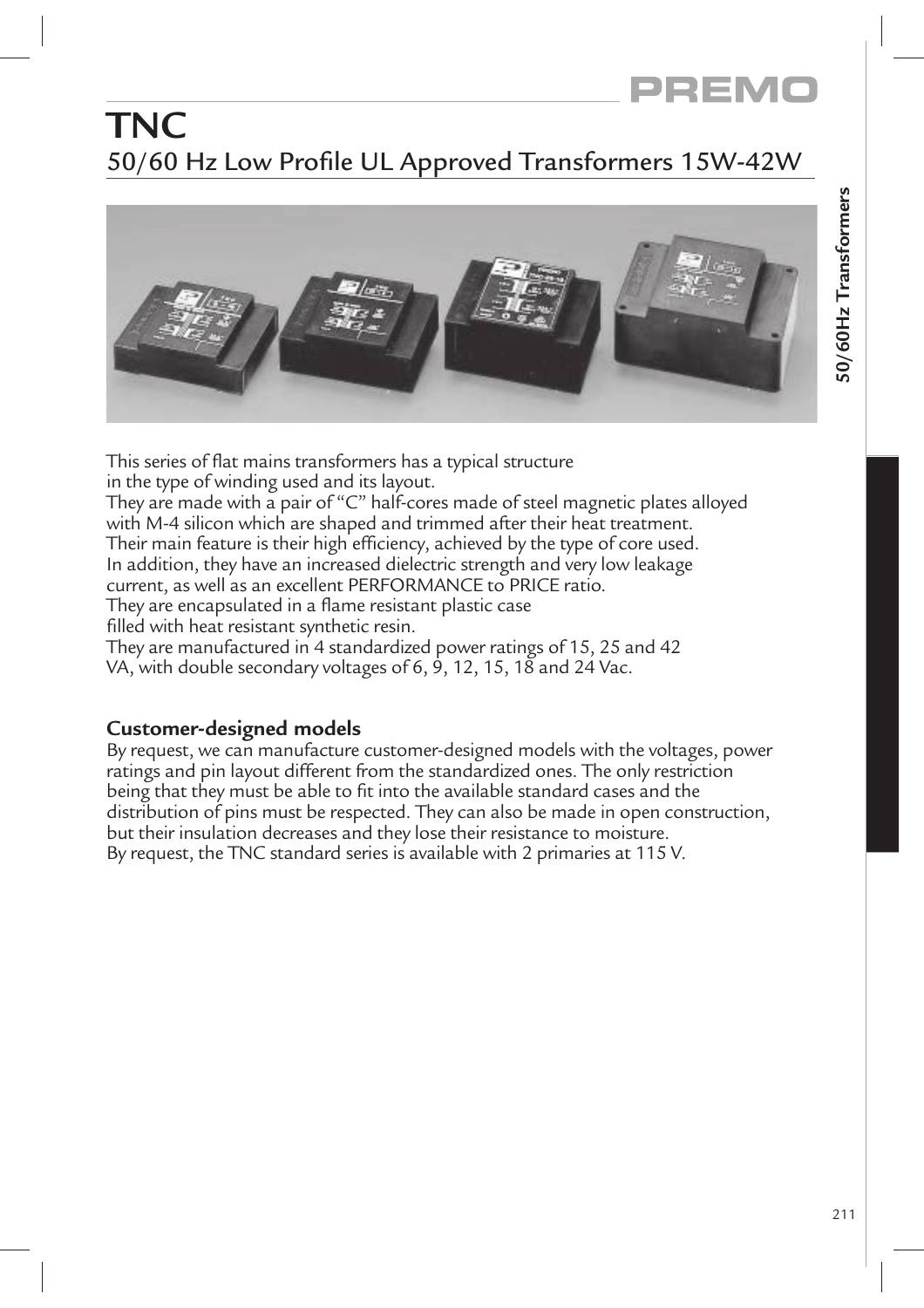## **TNC** 50/60 Hz Low Profile UL Approved Transformers 15W-42W

### **Technical Data**

| ١                          |  |
|----------------------------|--|
| l<br>I<br>י<br>י<br>י<br>l |  |
|                            |  |
|                            |  |
|                            |  |
|                            |  |
|                            |  |
|                            |  |
|                            |  |
| 1                          |  |

| Code             | VA. |        | <b>Primary Connections</b> | Secondary Load    | Connections       | Weight | Case<br>Type | H mm |
|------------------|-----|--------|----------------------------|-------------------|-------------------|--------|--------------|------|
| <b>TNC-15-6</b>  | 15  | 2x110V | $2 - 4/7 - 9$              | 2x6V / 2x1,250A   | $11 - 12/19 - 20$ | 0,320  | F            | 26   |
| <b>TNC-15-9</b>  | 15  | 2x110V | $2 - 4/7 - 9$              | 2x9V / 2x0,833A   | 11-12/19-20       | 0,320  | F            | 26   |
| TNC-15-12        | 15  | 2x110V | $2 - 4/7 - 9$              | 2x12V / 2x0,625A  | $11 - 12/19 - 20$ | 0,320  | F            | 26   |
| TNC-15-15        | 15  | 2x110V | $2 - 4/7 - 9$              | 2x15V / 2x0,500A  | 11-12/19-20       | 0,320  | F            | 26   |
| TNC-15-18        | 15  | 2x110V | $2 - 4/7 - 9$              | 2x18V / 2x0,416A  | $11 - 12/19 - 20$ | 0,320  | F            | 26   |
| TNC-15-24*       | 15  | 2x110V | $2 - 4/7 - 9$              | 2x24V / 2x0,312A  | 11-12/19-20       | 0,320  | F            | 26   |
| $TNC-25-6$       | 25  | 2x110V | $2 - 4/7 - 9$              | 2x6V / 2x2,080A   | $11 - 12/19 - 20$ | 0,495  | G            | 35   |
| TNC-25-9         | 25  | 2x110V | $2 - 4/7 - 9$              | 2x9V / 2x1,380A   | 11-12/19-20       | 0,495  | G            | 35   |
| <b>TNC-25-12</b> | 25  | 2x110V | $2 - 4/7 - 9$              | 2x12V / 2x1,040A  | $11 - 12/19 - 20$ | 0,495  | G            | 35   |
| TNC-25-15        | 25  | 2x110V | $2 - 4/7 - 9$              | 2x15V / 2x0,830A  | 11-12/19-20       | 0,495  | G            | 35   |
| <b>TNC-25-18</b> | 25  | 2x110V | $2 - 4/7 - 9$              | 2x18V / 2x0,694A  | $11 - 12/19 - 20$ | 0,495  | G            | 35   |
| TNC-25-24*       | 25  | 2x110V | $2 - 4/7 - 9$              | 2x24V / 2x0,520A  | 11-12/19-20       | 0,495  | G            | 35   |
| TNC-42-6         | 42  | 2x110V | $2 - 5/8 - 11$             | 2x6V / 2x3,500A   | $13 - 15/22 - 24$ | 0,795  | H            | 37   |
| <b>TNC-42-9</b>  | 42  | 2x110V | $2 - 5/8 - 11$             | 2x9V / 2x2,333A   | 13-15/22-24       | 0,795  | Н            | 37   |
| TNC-42-12        | 42  | 2x110V | $2 - 5/8 - 11$             | 2x12V / 2x1,750A  | $13 - 15/22 - 24$ | 0,795  | H            | 37   |
| TNC-42-15        | 42  | 2x110V | $2 - 5/8 - 11$             | 2x15V / 2x1,400A  | 13-15/22-24       | 0,795  | Н            | 37   |
| TNC-42-18        | 42  | 2x110V | $2 - 5/8 - 11$             | 2x18V / 2x1,1666A | $13 - 15/22 - 24$ | 0,795  | H            | 37   |

#### **REFERENCES WITH (\*) ARE NOT EN60742 APPROVED.**

#### **THERMIC CLASSIFICATION**

ta40 / E

#### **DIELECTRIC STRENGTH P/S**

4 KVac

#### **APROVALS**

**EN 61558**